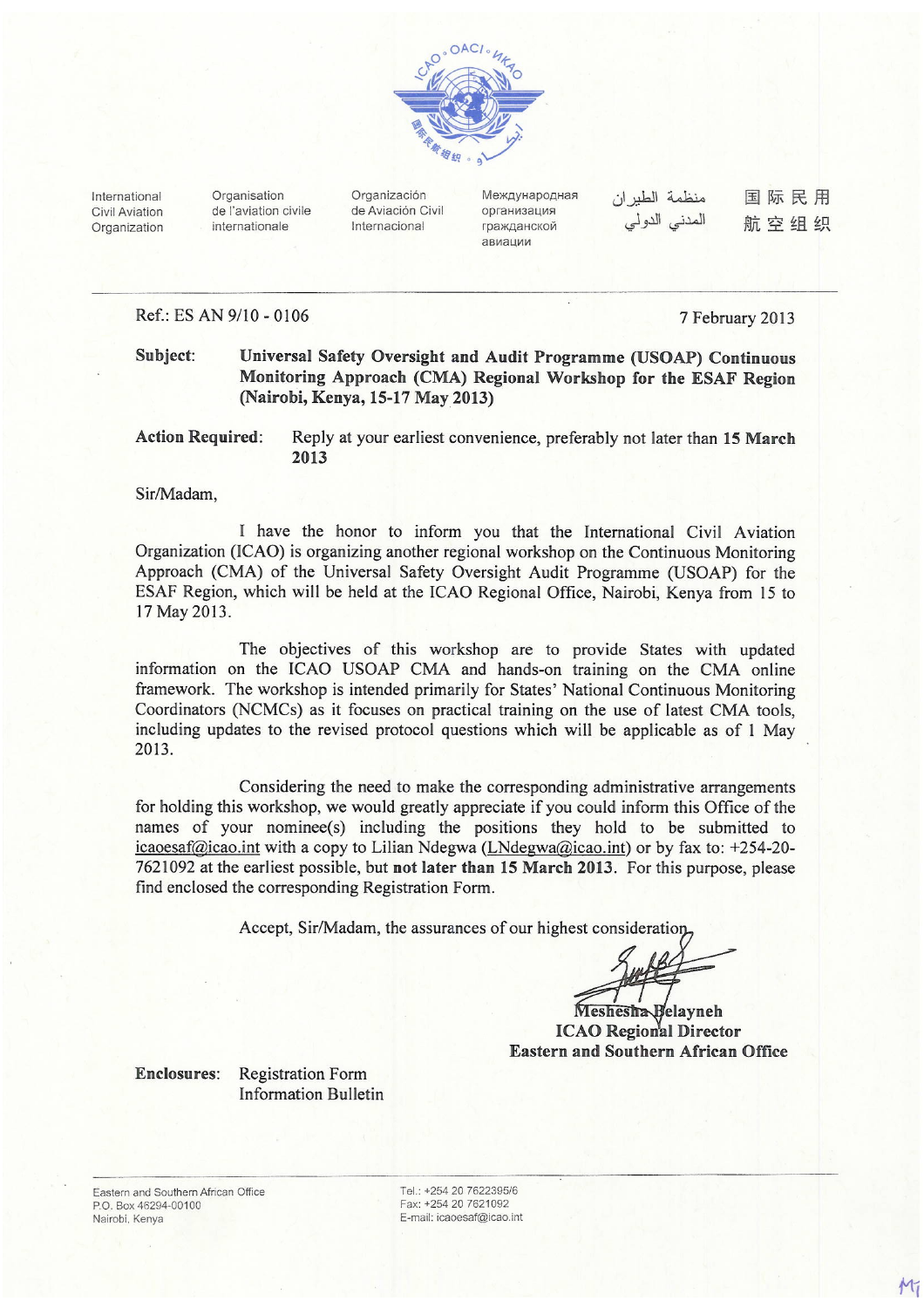

# **INTERNATIONAL CIVIL AVIATION ORGANIZATION EASTERN AND SOUTHERN AFRICAN OFFICE**

## **UNIVERSAL SAFETY OVERSIGHT AND AUDIT PROGRAMME (USOAP) CONTINUOUS MONITORING APPROACH (CMA) REGIONAL WORKSHOP FOR THE ESAF REGION (NAIROBI, KENYA, 15-17 MAY 2013)**

\_\_\_\_\_\_\_\_\_\_\_\_\_\_\_\_\_\_\_\_\_\_\_\_\_\_\_\_\_\_\_\_\_\_\_\_\_\_\_\_\_\_\_\_\_\_\_\_\_\_\_\_\_\_\_\_\_\_\_\_\_\_\_\_\_\_\_\_\_\_\_\_\_\_\_\_\_\_\_\_\_\_\_\_\_

## **INFORMATION BULLETIN**

## **1. VENUE**

The Universal Safety Oversight and Audit Programme (USOAP) Continuous Monitoring Approach (CMA) Regional Workshop will be held at the United Nations Office, Gigiri, Nairobi, Kenya from 15 to 17 May 2013.

### **2. REGISTRATION**

Based on the duly completed pre-registration form received by us, name badges will be issued on site to participants. Participants will be required to re-confirm their registration at the registration desk of the United Nations from 08:00 hours, on the first day of the meeting.

### **3. OPENING SESSION**

The official opening of the USOAP CMA Regional Workshop will take place on 15 May 2013 at  $09:00$  hours.

### **4. WORKING LANGUAGE**

The workshop will be conducted in the English language only.

### **5. REQUIREMENTS FOR EACH PARTICIPANT**

Every participant will be required to have an individual laptop computer, with the following minimum specifications;

- 1. Pentium IV or above processor
- 2. CD/DVD Optical Drive
- 3. 1GB RAM and above
- 4. 1GB Minimum of available disk space
- 5. Windows XP Professional with Service Pack 2 or higher, Windows Vista, or Windows 7.
- 6. Microsoft Office 2003 or 2007 or 2010
- 7. An updated Anti-Virus Software

To ensure your laptop adequately meets these requirements, please liaise with ICT Focal person in your State.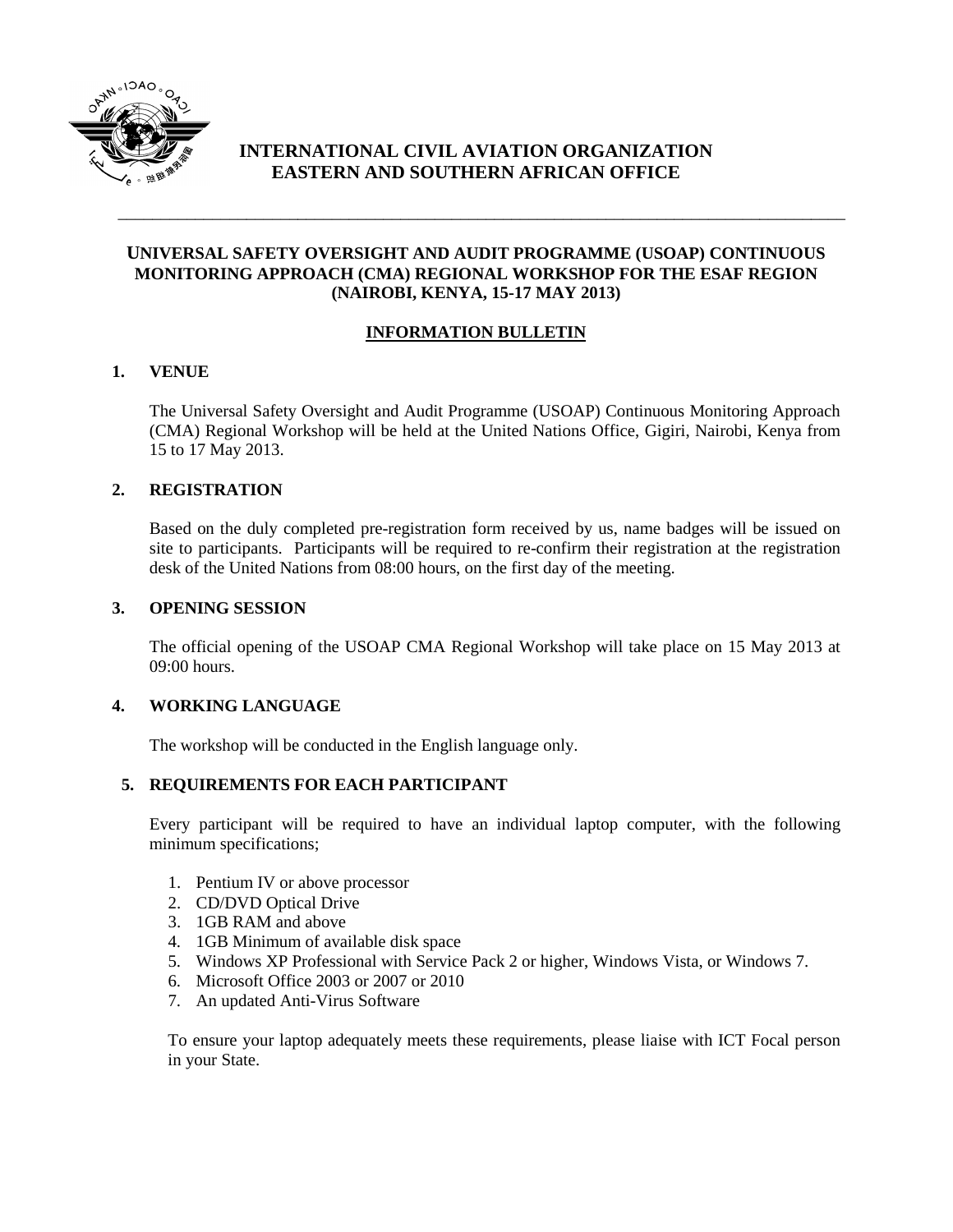### **6. HOTEL INFORMATION**

Participants are requested to make their own hotel reservations and indicate that they are attending an ICAO (United Nations) workshop. A list of recommended hotels/Guest Houses is attached at the end of this bulletin.

## **7. TRANSPORTATION**

## *7.1 From the Airport*

Jomo Kenyatta International Airport is situated 16 kilometres (about 20-minutes' drive depending on the traffic) from the city centre. The fare from the airport to the city centre by special buses (namely City Hoppa and Double M) is Kshs.60. Taxis are readily available. The taxi fare from the airport to the city centre is between Kshs.1000 – 1500. However, it is advisable to establish the fare before getting into the vehicle. The list of recommended taxis is listed below:-

| <b>BUZZ A CAB:</b>  | Tel: +254 (0) 721 34 95 90 /(0)734 82 85 85 Land line +254 20 828585<br>or 828774 (From airport to Panari Hotel Kshs.600 and from airport to<br>city centre is between Kshs.1000 to 1500). |
|---------------------|--------------------------------------------------------------------------------------------------------------------------------------------------------------------------------------------|
| <b>KENATCO:</b>     | Tel:+254-20-824248/+254-20-225123/+254-20-230771/+254-20 230772<br>(From airport to Panari Hotel Ksh. 900, and from airport to city centre<br>between Ksh.1200 to 1500).                   |
| <b>JATCO TAXIS:</b> | Tel: +254 20 4448162/0722648383/0722725131/ 0733 701494<br>Fax: 4442114 (From airport to Panari Hotel Ksh.800 and airport to City<br>Centre between Kshs.1200 to 1500).                    |

### *7.2 To the workshop venue*

Transport to and from United Nations Complex will be provided to all participants. The bus will depart from Sentrim 680 Hotel at 07:00 hours. All participants residing in other hotels will be expected to proceed to 680 Hotel before this time. The bus will then proceed to the United Nations Office, Gigiri, Nairobi.

## **8. VISA**

Participants are advised to ascertain whether or not they are exempt from the Kenyan entry visa requirement at the respective Embassies. Kenya visas may be obtained from the Kenya High Commissions or Embassies. In applying for the visa, it is advisable to produce the letter of invitation from ICAO, together with other documents which may be required by the High Commission or Embassy. It is important to apply for visas well in advance.

### **9. HEALTH**

9.1 It is strongly recommended that participants should have travel insurance (including health) from their home country for the duration of their stay in Nairobi. Participants should particularly ensure that their insurance is applicable in Nairobi. Furthermore, they should carry evidence of current health/hospitalization insurance such as cards that may be produced to health institutions should the need arise. Participants are also encouraged to provide information during registration, on their next of kin who may be contacted on behalf of the participant should the need arise.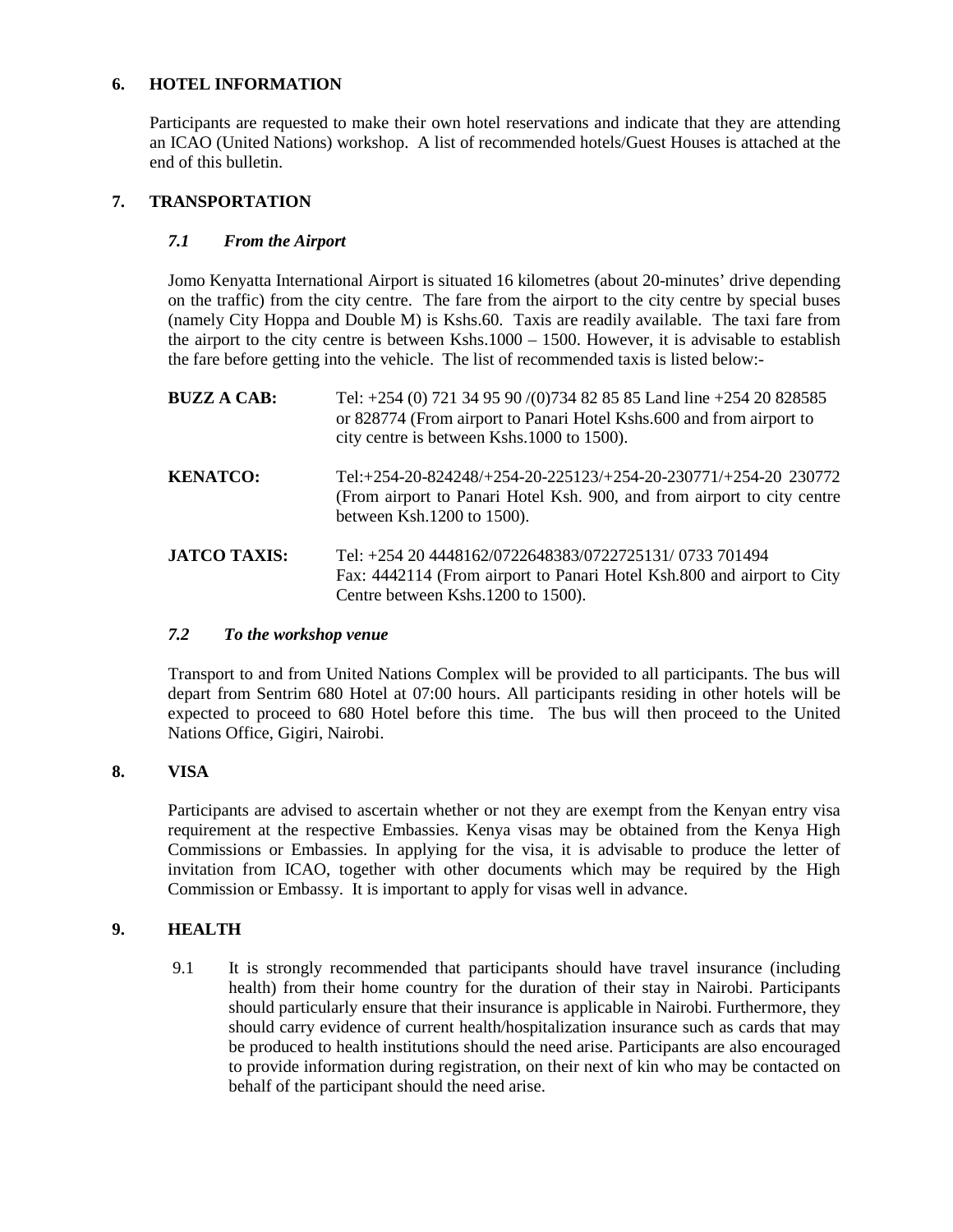- 9.2 Presentation of a yellow fever certificate at the point of entry is required for persons who originate from or have travelled to the following States – Angola, Benin, Burkina Faso, Burundi, Comoros, Central African Republic, Chad, Congo, DRC, Ivory Coast, Ethiopia, Gabon, Gambia, Ghana, Guinea Bissau, Guinea Equatorial, Liberia, Mali, Mauritania, Mozambique, Niger, Nigeria, Somalia, Congo, Rwanda, São Tomé and Principe, Senegal, Sierra Leone, Tanzania, Togo and Uganda.
- 9.3 Persons who fail to produce a valid yellow fever vaccination certificate to the port health officials may be required to take the vaccination at the point of entry against payment of US\$15. The officials may take other action in accordance with applicable regulations and procedures. For more information you may wish to visit the World Health Organization (WHO) website<http://www.who.int/ith/> for information on Kenya.

## **10. WEATHER AND LOCAL TIME INFORMATION**

- 10.1 The average temperatures for the month of May are maximum daytime temperature is  $24^{\circ}$ C (75°F) and minimum night-time temperature is 14°C (57°F).
- 10.2 Nairobi local time is GMT+3.

## **11. Local Currency and Foreign Exchange Rates**

- 11.1 The basic unit of currency is the Kenyan shilling (Kshs), which is divided into 100 cents. There are silver and bronze coins of 1 shilling, 5 shillings, 10 shillings, 20 shillings and 40 shillings. Notes are issued in denominations of 50, 100, 200, 500 and 1000 shillings.
- 11.2 The Kenya shilling exchange rates are determined by the interbank trade which varies daily. Recently the rate has been fluctuating between Kshs.80.00 to Kshs.85.00 to the US dollar, but may be out of this range depending on market influences.
- 11.3 There is no limit to the amount of foreign bank notes or traveller's cheques which visitors may bring into Kenya. However, the export of Kenya currency by visitors is strictly forbidden. A maximum of 400 shillings may be taken out.
- 11.4 Commercial banks and forex bureaux provide exchange facilities. Most banks are open between 9.00 am to 4.00 pm from Monday to Friday and between 9.00 am to 12.00 am on the first and last Saturday of the month. Some forex bureaux may be open outside these hours. Hotels also offer exchange facilities but at an extra fee and/or less favourable rates. On arrival at Jomo Kenyatta International Airport (JKIA), forex services are available within customs hall, from 7.00 am to midnight.

### **12. HOURS OF BUSINESS**

The working week in ICAO ESAF runs from Monday to Friday (0800-1630hrs) Saturday and Sundays are holidays.

## **13. ELECTRICAL SUPPLY**

Local voltage is 220/240 V 50 Hz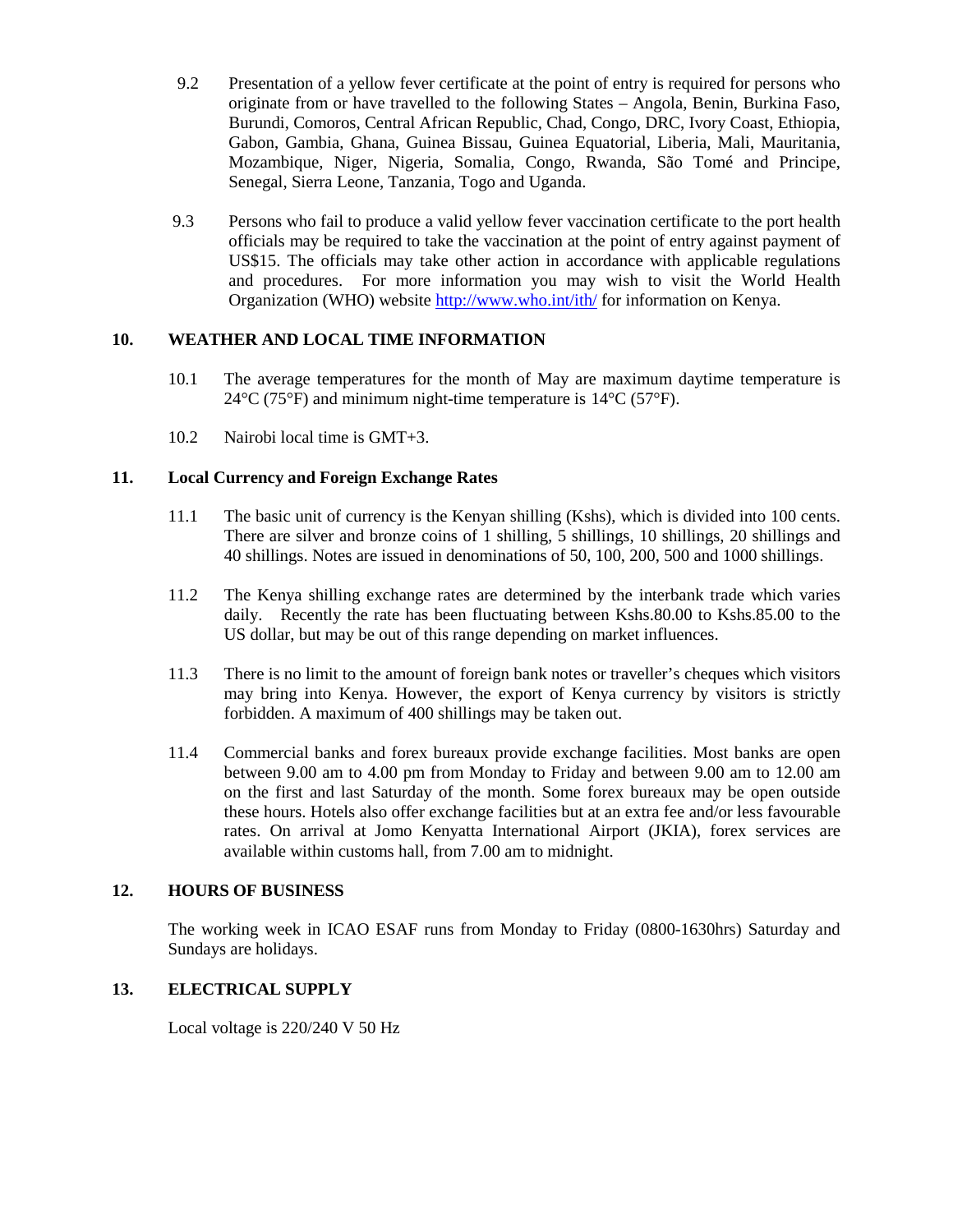#### **14. TELEPHONES**

Worldwide direct connections are available, using the international code or telephone operator if necessary. From outside Kenya, dial 254 followed by the area code (for landline numbers) and the required number. There are 4 mobile operators: Airtel, Orange, Safaricom and YU.

### **15. SECURITY**

15.1 Please visit the site [http://www.unon.org](http://www.unon.org/) and click on "Security Advice" for the latest information. As in many large cities, crime is prevalent within Nairobi. It is advisable to check with the hotel reception regarding security within the surrounding areas. It is also advisable to use taxis or transport arranged by the hotel reception to visit shopping complexes, go sightseeing or need to travel for any other purpose.

#### *Security at the UN Complex*

15.2 Security procedures for entry and remaining within the UN Complex at Gigiri are strictly enforced. International participants must bring valid passports to the UN Complex. Kenya nationals and residents may bring other forms of identification documents issued by the Government of Kenya. All participants must wear forms of identification (tags/badges) issued by UN Security at all times while within the UN Complex.

-------------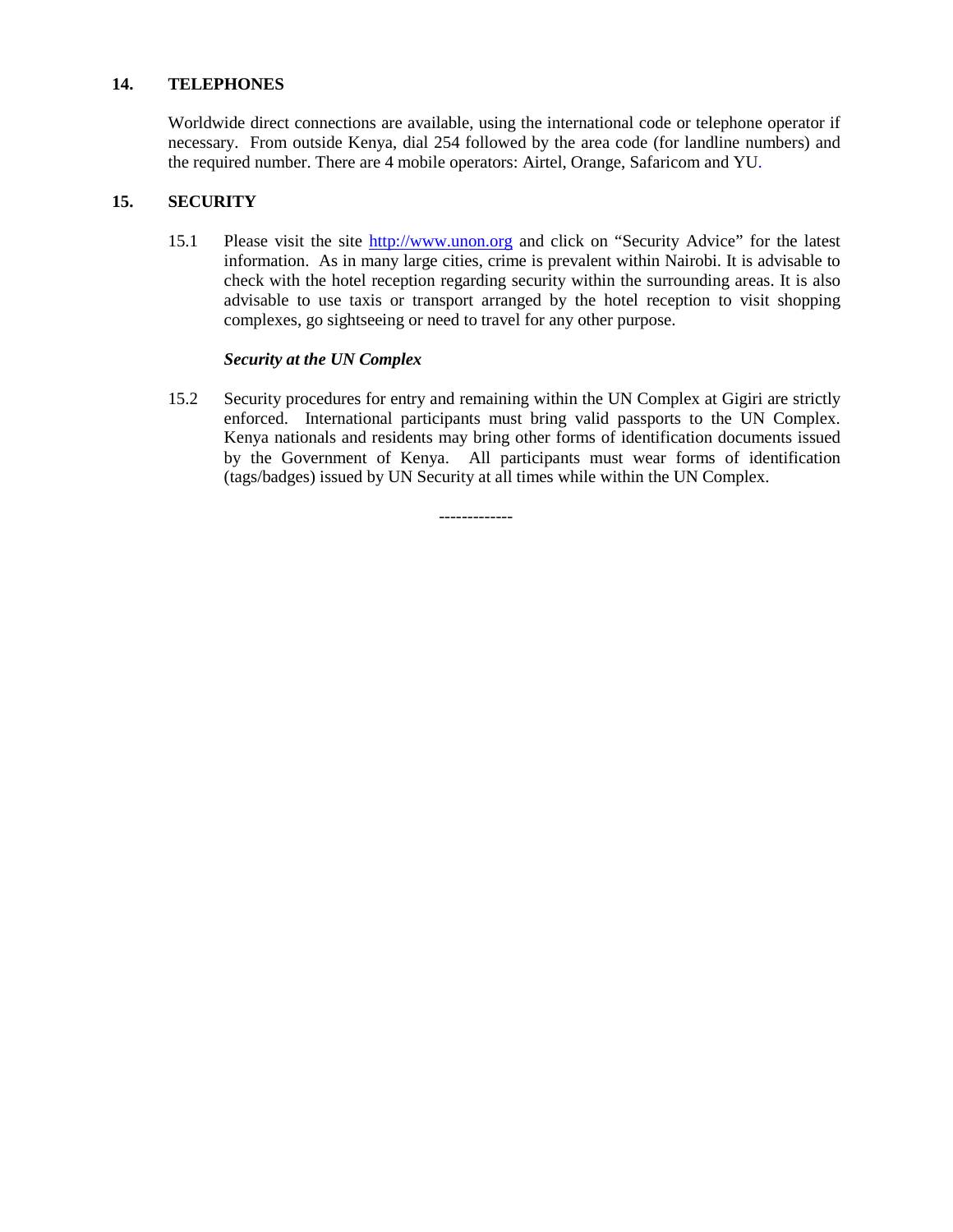

# **INTERNATIONAL CIVIL AVIATION ORGANIZATION (ICAO) EASTERN AND SOUTHERN AFRICAN OFFICE (ESAF) A LIST OF RECOMMENDED HOTELS IN AND AROUND THE NAIROBI CENTRAL BUSINESS AREA AND GUEST HOUSES NEAR ICAO/UN WHICH OFFER UN/CORPORATE RATES**

| <b>Hotel</b>                        | <b>Rates</b>                                                                                                                                                                                                                                                  | Address /<br><b>Location</b>    | E-mail                                                                                                                                                                                                                  | <b>Telephone</b>                      | <b>Telefax</b>                                         | <b>Distance to</b><br><b>ICAO/UN</b> |
|-------------------------------------|---------------------------------------------------------------------------------------------------------------------------------------------------------------------------------------------------------------------------------------------------------------|---------------------------------|-------------------------------------------------------------------------------------------------------------------------------------------------------------------------------------------------------------------------|---------------------------------------|--------------------------------------------------------|--------------------------------------|
|                                     |                                                                                                                                                                                                                                                               |                                 |                                                                                                                                                                                                                         |                                       |                                                        | <b>Offices</b>                       |
| <b>Crowne Plaza</b><br>Nairobi****  | <b>SBB: 225 US\$</b><br><b>DBB: 255 US\$</b><br>S Superior: 245 US\$<br>D Superior: 285 US\$<br>S Deluxe: 265 US\$<br>D Deluxe: 295 US\$<br>S Club Room: 315 US\$<br>D Club Room: 345 US\$<br>J Suite 550 US\$<br>Ex Suite 700 US\$<br>B&B inclusive of taxes | <b>Upper Hill</b><br>(Downtown) | sales@cpnairobi.com<br>Contact person: Cynthia Chebii<br>cynthia.chebii@cpnairobi.com<br>Website: www.ichotelsgroup.com                                                                                                 | 254 (0) 20-2746000                    | 254 (0) 20-2746100                                     | 15 Km                                |
| <b>Fairmont The</b><br>Norfolk***** | <b>SBB: 238 US\$</b><br><b>DBB: 271 US\$</b><br>B&B inclusive of taxes                                                                                                                                                                                        | Harry Thuku Road,<br>Nairobi,   | kenya.reservations@fairmont.com<br>Steve Biko - Sales Manager<br>steve.biko@fairmont.com<br>June Mweu. - Assistant Reservations<br>Manager<br>E-mail: June.mweu@fairmont.com;<br>Website: www.fairmont.com/norfolkhotel | 254 (0) 20 2265000/<br>2216940/225900 | 254(0)20<br>2216796/336742                             | 12 Km                                |
| <b>Fairview Hotel****</b>           | S Ec: 14,800 Kshs<br>S B: 16,700 Kshs<br>First Class: 18,400 Kshs<br>Small S: 20,000 kshs<br>Large S: 22,000 Kshs<br>Ex. Suite: 23,000 Kshs<br>B&B inclusive of taxes                                                                                         | Bishop Road,<br>Nairobi,        | book@fairviewkenya.com<br>Contact person: Eric Ganira<br>www.fairviewkenya.com                                                                                                                                          | 254 (0) 20<br>2711321/2710090         | 254 (0) 20<br>2721320/2711655                          | 14 Km                                |
| <b>Hillpark Hotel</b>               | Standard S: 146 US\$<br>Standard D: 220 US\$<br>Premium S: 196 US\$<br>Premium D: 293 US\$<br>Deluxe S: 303 US\$<br>Deluxe D: 484 US\$<br>Executive S: 233 US\$<br>Executive D: 348 US\$<br>B&B inclusive of taxes                                            | Upper Hill<br>(Downtown)        | reservations@hillparkhotel.com<br>Contact person: Pauline Irungu<br>Pauline@hillparkhotel.com<br>Website: www.hillparkhotel.com                                                                                         | 254 (0) 20 27 24 31 2/3/5             | 254 (0) 20 27 16768<br>254 735 337 522/<br>720 698 325 |                                      |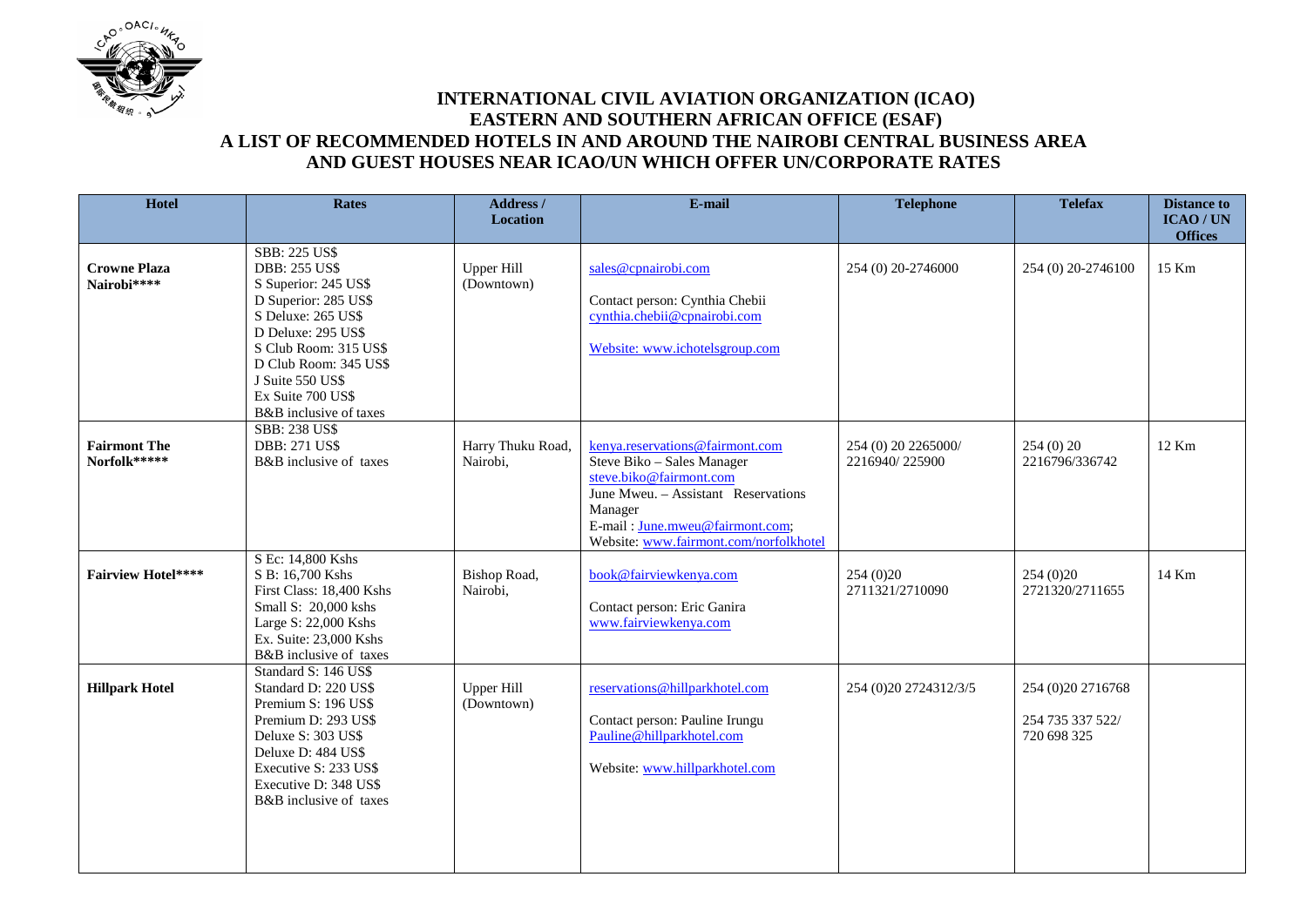| Hotel                                   | Rates                                                                                                                                                                              | Address /<br><b>Location</b>        | E-mail                                                                                                                                                                 | <b>Telephone</b>                                                | <b>Telefax</b>             | <b>Distance to</b><br>ICAO/UN<br><b>Offices</b> |
|-----------------------------------------|------------------------------------------------------------------------------------------------------------------------------------------------------------------------------------|-------------------------------------|------------------------------------------------------------------------------------------------------------------------------------------------------------------------|-----------------------------------------------------------------|----------------------------|-------------------------------------------------|
| <b>Hilton Hotel*****</b>                | 175 US\$<br>SBB:<br>S Deluxe: 220 US\$<br>215 US\$<br>DBB:<br>D Deluxe: 260 US\$<br>B&B, taxes included                                                                            | Mama Ngina<br>street, Nairobi,      | Reservations.nairobi@hilton.com<br>Contact persons:<br>Maureen Ogola<br>Maureen.Ogola@hilton.com<br>Ronald Oromo<br>Ronald.Oromo@hilton.com<br>Website: www.hilton.com | 254(0)20 2790000                                                | 254(0)20<br>250099/2226477 | 12 Km                                           |
| <b>Ambassadeur Hotel</b>                | <b>SBB: 60 US\$</b><br><b>DBB: 80 US\$</b>                                                                                                                                         | Moi Avenue                          | ambassadeurhotel@hotmail.com<br>reserve@hotelambassadeurkenya.com                                                                                                      | 254-20-242933<br>226733                                         | 254-20-336860              | 12km                                            |
| <b>Hotel La Mada</b>                    | <b>SBB: 160 US\$</b><br><b>DBB: 180 US\$</b><br><b>Suite: 250 US\$</b><br>15% discount for group booking<br>B&B, taxes included                                                    | Thika road,                         | lamada@madahotels.com<br>Contact person: Martin M. Thinji<br>Mob:254-0722-312-345<br>Website: www.madahotels.com                                                       | 254 (0)20 8561113/<br>8561046/<br>8561460/8561598/              | 254 (0) 20 8561194         | 8 Km                                            |
| <b>Intercontinental</b><br>Nairobi***** | <b>SBB: 205 US\$</b><br><b>DBB:245 US\$</b><br>B&B, taxes included                                                                                                                 | Cr. City Hall Way,<br>Uhuru Highway | reservations@icnairobi.com<br>Contact person: Simon Chege<br>simon.chege@icnairobi.com<br>Website: www.ihg.com                                                         | 254 (0) 20 320 00 217                                           | 254 (0) 20 320 00<br>036   | 12 Km                                           |
| Jacaranda Hotel -<br>Nairobi****        | <b>SBB: 175 US\$</b><br><b>DBB:218 US\$</b><br>B&B, taxes included                                                                                                                 | Chiromo Road,<br>Westlands          | Sales@jacarandahotels.com<br>Contact person: Liz Tapawa<br>ltapawa@jacarandahotels.com<br>Website: www.jacarandahotels.com                                             | 254(0) 20 4448713/4/5/6/7<br>Mob: 254 722 205486/<br>722722633/ | 254 (0) 20 4452117         | 10 Km                                           |
| <b>Laico Regency</b><br>Hotel*****      | <b>SBB:195 US\$</b><br><b>DBB:220 US\$</b><br>Ex. SS: 450 US\$<br>Ex.SD: 450US\$<br>Deluxe SS: 600 US\$<br>Deluxe SD: 600 US\$<br>Presidential S: 3,100US\$<br>B&B, taxes included | Loita Street,<br>Uhuru Highway      | Contact person: Jassi Sian<br>jsian@laicoregencyhotel.co.ke<br>Website: www.laicohotels.com                                                                            | 254 (0) 20 2211199                                              | 254(0)20<br>2217120        | 12 Km                                           |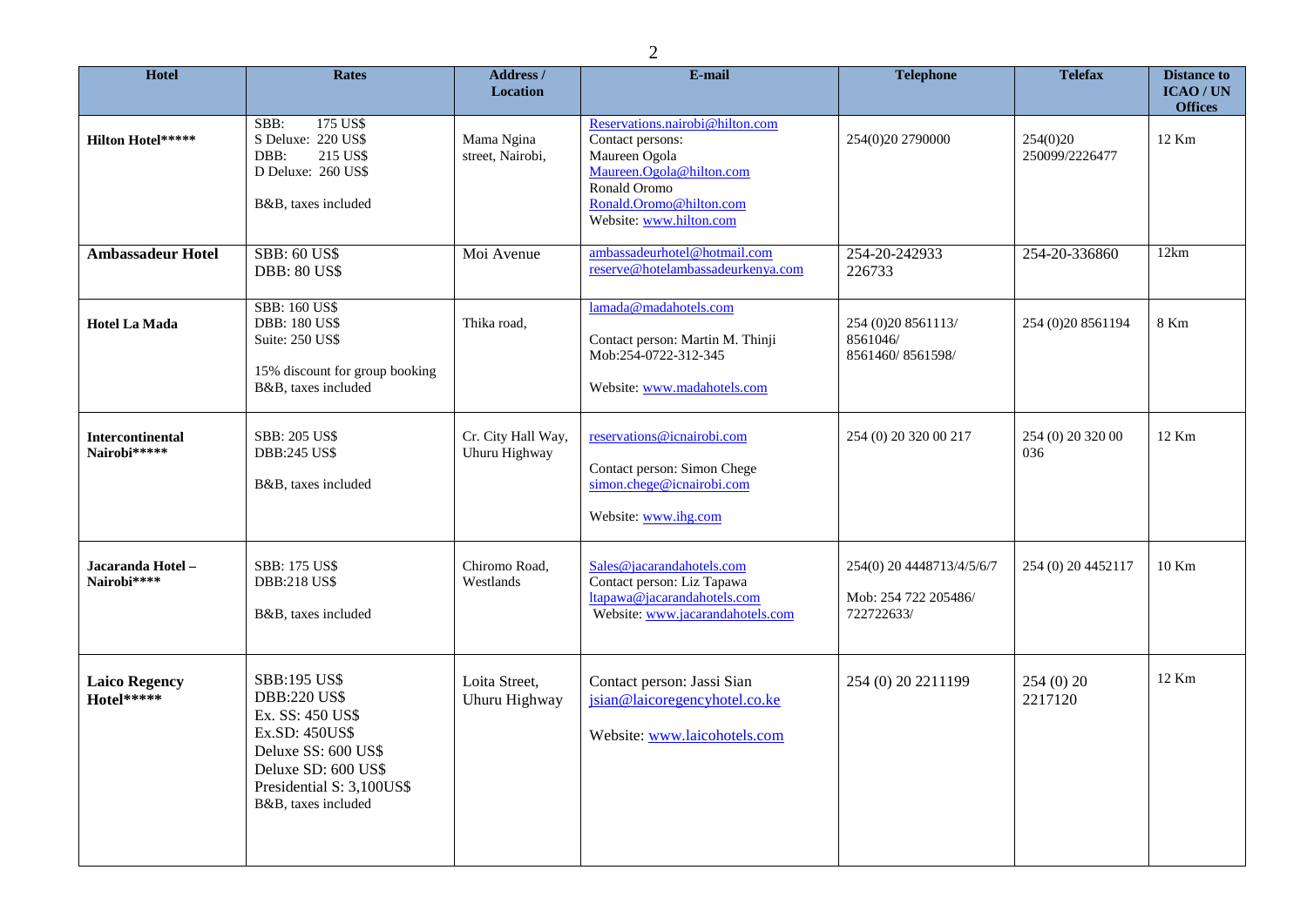| <b>Hotel</b>                     | <b>Rates</b>                                                                                                                                              | <b>Address /</b><br><b>Location</b>         | E-mail                                                                                                                                                 | <b>Telephone</b>                                                        | <b>Telefax</b>            | <b>Distance to</b><br><b>ICAO/UN</b> |
|----------------------------------|-----------------------------------------------------------------------------------------------------------------------------------------------------------|---------------------------------------------|--------------------------------------------------------------------------------------------------------------------------------------------------------|-------------------------------------------------------------------------|---------------------------|--------------------------------------|
| <b>Lenana Mount</b><br>Hotel *** | <b>SBB: 80 US\$</b><br><b>DBB: 100 US\$</b><br>SBB: 4,500 Kshs<br>DBB: 7,000 Kshs<br>Twin Rooms: 7,000 Kshs<br>Twin Rooms: 100 US\$<br>B&B taxes included | Ralph Bunche<br>Road                        | lenanamounthotel@iconnect.co.ke<br>Contact persons Levina/Joseph<br>Website: www.lenanamounthotel.com                                                  | 254 (0) 202214411/2;<br>2717 044/48                                     | 254(0)20<br>2719426       | <b>Offices</b><br>10 Km              |
| <b>Meridian Hotel</b>            | <b>SBB 74 US\$</b><br><b>DBB 90 US\$</b><br>SBB 5,250 Kshs<br>DBB 6,350Kshs<br>B&B and taxes included                                                     | Murang'a Road, off<br>Moi Avenue            | info@meridianhotelkenya.com<br>Contact person: Lucy<br>www.meridianhotelkenya.com                                                                      | 254 (0) 20<br>313991/317481/2220006<br>Mob: 254 735 337 927             |                           | 12 Km                                |
| Nairobi Safari<br>$Club*****$    | <b>SBB: 170 US\$</b><br><b>DBB: 190 US\$</b><br>B&B taxes included                                                                                        | University<br>Way/Koinange<br><b>Street</b> | sales@nairobisafariclub.com<br>Contact Person: Florence Marangu<br>www.Nairobisafariclub.com                                                           | 254 (0) 20 2821000                                                      | 254(0)20<br>215137/224625 | 12 Km                                |
| <b>Ngong Hills Hotel</b>         | SBB: 4,000/4,800/5,600<br>DBB: 5,000/6,600/8,200<br>Prices are in Kshs for B&B/<br>HB/FB<br>B&B taxes included                                            | Off Ngong Road                              | info@ngonghillshotel.com<br>Contact person: Bernard Maina<br>info.ngonghillshotel@jambo.co.ke<br>Website: www.ngonghillshotel.com                      | 254 (0) 20 3860894/5;<br>3876745                                        | 254(0)20<br>3871750       | 20 Km                                |
| Ole-Sereni<br>Hotel*****         | S Superior: 200 US\$<br>S Deluxe: 240 US\$<br>S Club: 280 US\$<br>D Superior: 250 US\$<br>D Deluxe: 300 US\$<br>D Club: 330 US\$<br>B&B taxes included    | Off Mombasa<br>Road                         | info@ole-serenihotel.com<br>Contact Person: Steve Mulei<br>Sales1@ole-serenihotel.com<br>sales@ole-serenihotel.com<br>Website: www.ole-serenihotel.com | $254(0)$ 20<br>3901000/5036000<br>Mob: 254-732-191-000                  |                           | 25 Km                                |
| Panari Hotel*****                | S Standard: 200 US\$<br>S Superior: 240 US\$<br>D Standard: 240 US\$<br>D Superior: 280 US\$<br>S Deluxe: 280 US\$<br>D Deluxe D: 320 US\$                | Mombasa Road<br>Near Airport                | info@panarihotels.com<br><b>Contact Person: Michael Barasa</b><br>michael.b@panarihotels.com<br>Website: www.panarihotels.com                          | 254 (0) 20 394 6000/<br>828990/<br>Mob: 254 722 474 836/<br>733 474 836 | 254 (0) 20 8 289 85       | 18 Km                                |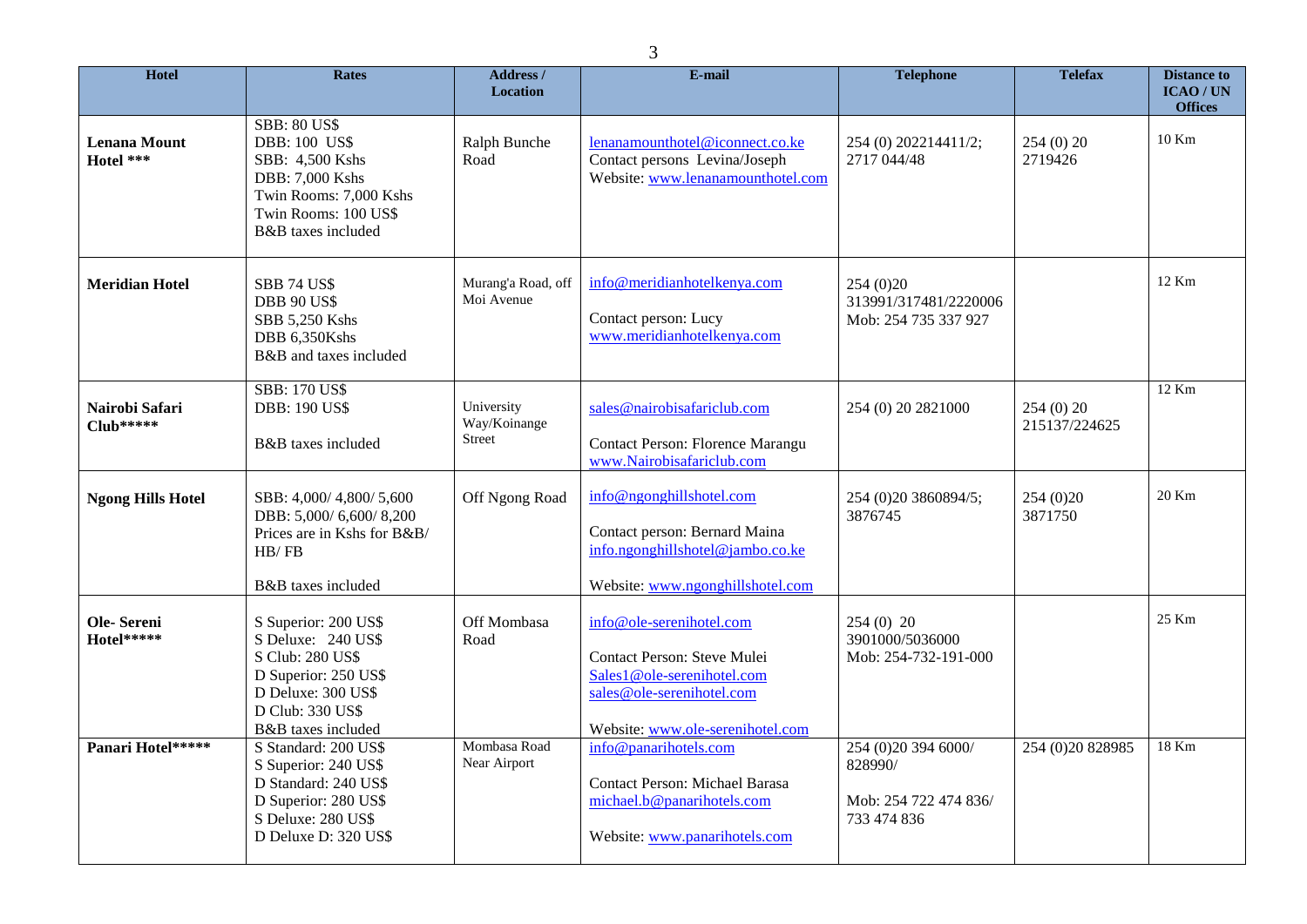| <b>Hotel</b>                          | Rates                                                                                                                                               | Address /<br><b>Location</b>                | E-mail                                                                                                                                                                                      | <b>Telephone</b>                                    | <b>Telefax</b>             | <b>Distance to</b><br><b>ICAO/UN</b><br><b>Offices</b> |
|---------------------------------------|-----------------------------------------------------------------------------------------------------------------------------------------------------|---------------------------------------------|---------------------------------------------------------------------------------------------------------------------------------------------------------------------------------------------|-----------------------------------------------------|----------------------------|--------------------------------------------------------|
| Red Court Hotel****                   | <b>SBB: 150 US\$</b><br><b>DBB: 180 US\$</b><br>B&B, taxes included                                                                                 | Kenya Red Cross<br>complex                  | Info@redcourt.co.ke<br>Contact Person: Nancy Wachuka<br>Website: www.redcourt.co.ke                                                                                                         | 254(0)20<br>3520757/3593145<br>Mob: 254 734 973 512 | 254(0)20<br>3503147        | 18 Km                                                  |
| <b>Safari Park</b><br>Hotel*****      | S Deluxe: 190 US\$<br>D Deluxe: 210 US\$<br>J. Suite: 240 US\$<br><b>B.</b> Suite: 280 US\$<br>Presidential Suite: 1,600US\$<br>B&B, taxes included | Kasarani off<br>Thika Road,                 | reservations@safariparkhotel.co.ke<br>sales@safariparkhotel.co.ke<br>Contact person: Ruth Chege,<br>Scola Muthamia<br>Website: www.safaripark-hotel.com                                     | 254 (0) 20<br>3633000/3633312/971                   | 254 (0) 20<br>3633919      | 10 Km                                                  |
| Sankara*****                          | Superior: 223 US\$<br>Deluxe: 261 US\$<br>Club: 363 US\$<br>B&B, taxes included                                                                     | Westlands                                   | meet@nairobi.sankara.com<br>Contact person: Grace Waweru<br>grace.waweru@sankara.com<br>Website: www.sankara.com                                                                            | 254 (0) 20 4208000                                  | 254 (0) 20 420888          | 10 Km                                                  |
| Sarova Panafric****                   | <b>SBB: 140 US\$</b><br><b>DBB: 170 US\$</b><br>B&B, taxes included                                                                                 | Kenyatta Avenue                             | panafric@sarovahotels.com<br>Contact person: Steve Wambua<br>Steve.wambua@sarovahotels.com<br>Website: www.sarovahotel.com                                                                  | 254 (0) 20 276<br>7000/7431<br>Mob: 254 732866166   | 254 (0) 20 271<br>5566     | 18 Km                                                  |
| Sarova - The<br>Stanley*****          | <b>SBB: 195 US\$</b><br><b>DBB: 240 US\$</b><br>B&B, taxes included                                                                                 | Kenyatta<br>Avenue/Kimathi<br><b>Street</b> | thestanley@sarovahotels.com<br>Contact persons: Nelson Mburu, Steve<br>Wambua<br>Nelson.mburu@sarovahotels.com<br>Steve.wambua@sarovahotels.com<br>Website:<br>www.sarovahotels.com/stanley | 254 (0) 20 276<br>7000/7431<br>Mob: $+254732866166$ | 254 (0) 20 271<br>5566     | 12 Km                                                  |
| <b>Sentrim-Sixeighty</b><br>Hotel *** | <b>SBB: 85 US\$</b><br><b>DBB: 100 US\$</b><br>B&B taxes included                                                                                   | Muindi Mbingu<br>Street/Kenyatta<br>Avenue  | info@680-hotel.co.ke<br>reservations680@sentrim-hotels.com<br>Contact person: Lucy Gatere<br>lucy.gatere@sentrim-hotels.com<br>Website: www.680-hotel.co.ke/<br>www.sentrim-hotels.com      | 254(0)20<br>315680/344000<br>Mob: 254 722 806 952   | 254(0)20<br>332908/2218314 | 12 Km                                                  |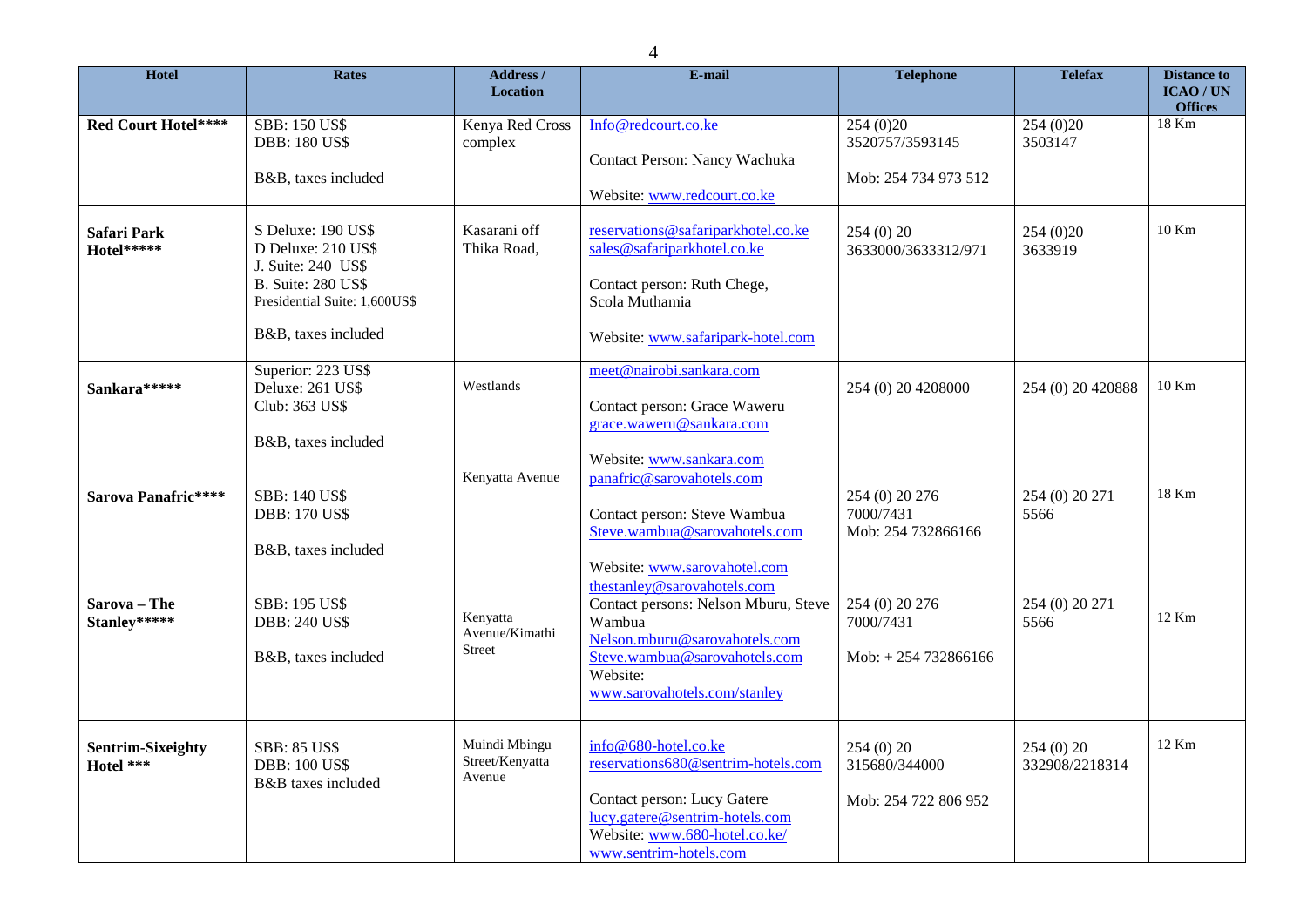| Hotel                                         | <b>Rates</b>                                                                            | Address /<br>Location                                             | E-mail                                                                                                                   | <b>Telephone</b>                       | <b>Telefax</b>      | <b>Distance to</b><br>ICAO/UN |
|-----------------------------------------------|-----------------------------------------------------------------------------------------|-------------------------------------------------------------------|--------------------------------------------------------------------------------------------------------------------------|----------------------------------------|---------------------|-------------------------------|
|                                               | <b>SBB: US\$80</b>                                                                      |                                                                   |                                                                                                                          |                                        |                     | <b>Offices</b><br>12 Km       |
| <b>Sentrim - Hotel</b><br>Boulevard****       | <b>DBB: US\$105</b><br>SBB: 6,350 Kshs<br><b>DBB: 8,250 Kshs</b>                        | Harry Thuku<br>Road,                                              | hotel@hotelboulevard.com<br>jac@hotelboulevardkenya.com                                                                  | 254 (0) 20 227567/8/9                  | 254 (0) 20 317825   |                               |
|                                               | B&B taxes included                                                                      |                                                                   | Contact person: Elizabeth Mwangi                                                                                         |                                        |                     |                               |
|                                               |                                                                                         |                                                                   | Lucy.gatere@sentrim-hotels.com<br>Website: www.sentrim-hotels.com                                                        |                                        |                     |                               |
| <b>Serena Nairobi</b><br>Hotel*****           | <b>SBB: 270 US\$</b><br><b>DBB: 300 US\$</b>                                            | Kenyatta Avenue/<br>Processional Way<br>(Downtown)                | NSHreservations@serena.co.ke                                                                                             | 254 (0) 20 2822000/<br>3138000         | 254(0)20<br>2725184 | 12 Km                         |
|                                               | B&B, taxes excluded                                                                     |                                                                   | Contact person:<br>James Mutua <i>imutua@serena.co.ke</i>                                                                | Mob: 254 733<br>282200/1/2, 733 282283 |                     |                               |
|                                               | SBB: 11,900 Kshs.                                                                       |                                                                   | Website: www.serenahotels.com                                                                                            |                                        |                     |                               |
| <b>Silver Springs</b><br>Hotel***             | DBB: 15,900 Kshs.<br>S Superior suite: 15, 500 kshs.<br>D superior suite: 19, 500 kshs. | Argwings Kodhek<br>Road<br>approximately 3<br>miles from the city | silversprings@iconnect.co.ke<br>Contact person: Lillian Wasike                                                           | 254 20 2722451/2-7                     | 254 20 27 20545     | 18 Km                         |
|                                               | B&B, taxes excluded                                                                     | centre                                                            | Martin Wambugu<br>0722 486586<br>mwambugu@silversprings-hotel.com                                                        |                                        |                     |                               |
|                                               |                                                                                         |                                                                   | Website: www.silversprings-<br>hotel.com                                                                                 |                                        |                     |                               |
| <b>Southern Sun Mayfair</b><br>Nairobi        | <b>SBB 225 US\$</b><br><b>DBB 250 US\$</b><br>B&B, Internet, taxes included             | Parklands Road<br>and Mpaka Lane                                  | admin@southersun.co.ke<br>Contact person:, Sallie Khavere<br>khaveres@southersun.co.ke<br>Website: www.southernsun.co.ke | 254 (0) 20 3740920/1<br>0722 205 508   | 254(0)<br>203748823 | 6 Km                          |
| <b>The Heron Portico</b><br>Hotel***          | <b>SBB:105 US\$</b><br><b>DBB:127 US\$</b><br>S Del: 13,000 Kshs                        | Milimani Road<br>(Downtown)                                       | reservations@heronhotel.com                                                                                              | 254 (0) 20 2720740/1/2/3               | 254(0)20<br>2721698 | 13 Km                         |
|                                               | S Sup: 9,995 Kshs<br>D del: 15,000 Kshs<br>D Sup: 11,995 Kshs<br>Internet use included  |                                                                   | Contact person: David Mwaniki<br>administration@heronhotel.com<br>Website: www.heronhotel.com                            |                                        |                     |                               |
| <b>Tribe-The Village</b><br>Market Hotel***** | SDel: 225 US\$<br>SSup: 265 US\$<br>Jun Suite S: 345 US\$<br><b>DDel: 265 US\$</b>      | Market Hotel                                                      | reservations@tribehotel-kenya.com<br>Contact person: Sandeep Brar,<br>Ceciliah Adhola                                    | 254 (0) 20 7200000                     | 254(0)20<br>7200110 | 1 Km                          |
|                                               | DSup:305 US\$<br>Jun Suite D: 385 US\$                                                  |                                                                   | Website: www.tribe-hotel.com                                                                                             |                                        |                     |                               |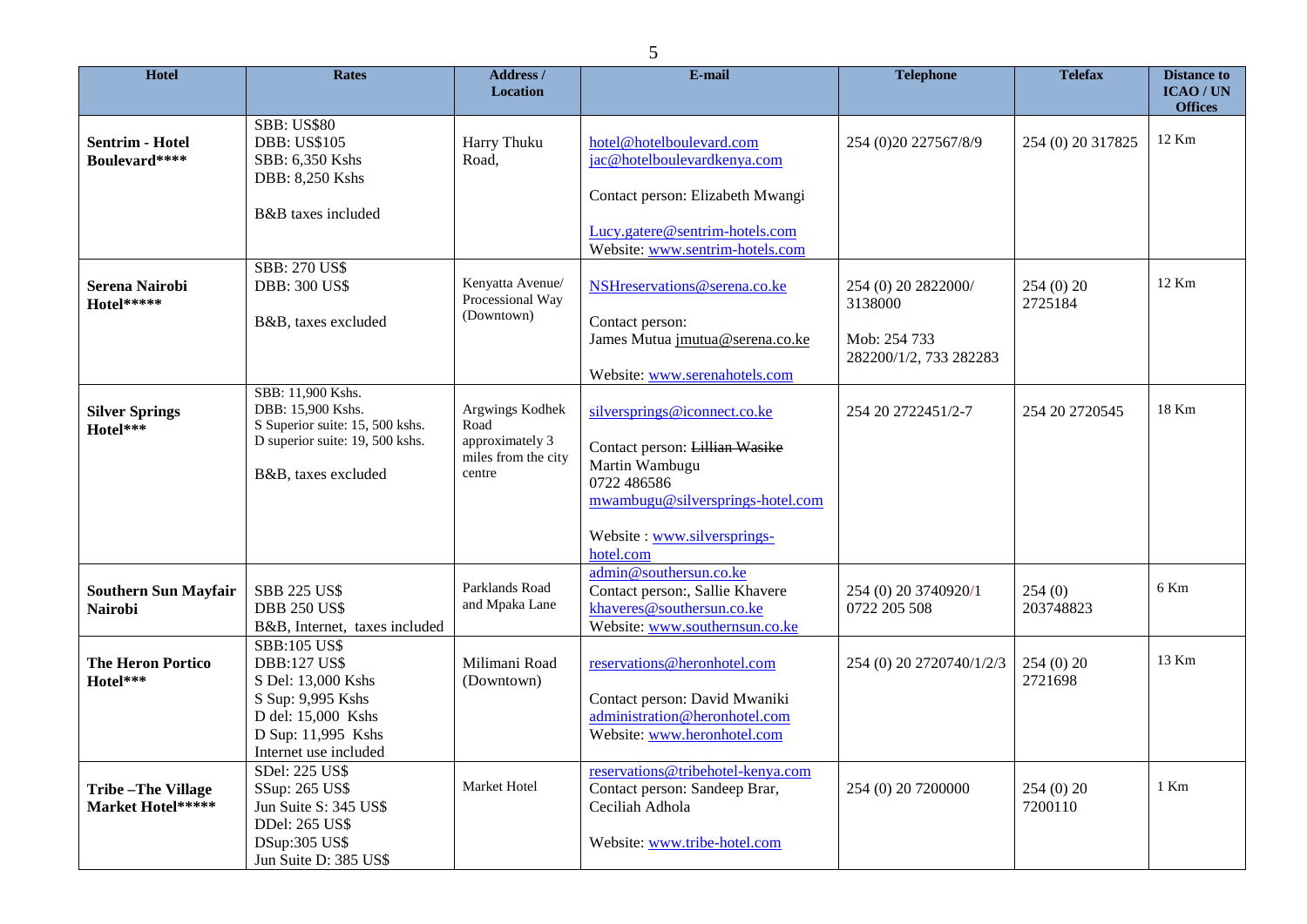| <b>Hotel</b>                                             | <b>Rates</b>                                                                                                                | <b>Address</b> /<br><b>Location</b> | E-mail                                                                                                                                                                                        | <b>Telephone</b>               | <b>Telefax</b>        | <b>Distance to</b><br>ICAO/UN<br><b>Offices</b> |
|----------------------------------------------------------|-----------------------------------------------------------------------------------------------------------------------------|-------------------------------------|-----------------------------------------------------------------------------------------------------------------------------------------------------------------------------------------------|--------------------------------|-----------------------|-------------------------------------------------|
| <b>Utalii Hotel</b>                                      | Resident rates<br>S: 7,500 Kshs<br>$D: 9,000$ Kshs<br>Non resident rates<br>S: 140 USD<br>D: 170 USD<br>B&B, taxes included | Thika Road,<br>Nairbi               | reservations@utalii.co.ke<br>marketing@utalii.co.ke<br>utaliihotel@utalii.co.ke<br>Contact person: Suleiman Mwanyere<br>Wesite: www.utaliihotel.co.ke                                         | $254(0)$ 208<br>563540/8561201 | 254 (0) 208<br>560514 | 6 Km                                            |
| <b>Windsor Golf Hotel</b><br>and Country<br>$C$ lub***** | Deluxe: 170 US\$<br>Suite: 320US\$<br>Cottage: 450US\$                                                                      | Off Kiambu Rd                       | admin@windor.co.ke<br>reservations@windsor.co.ke<br>info@windor.co.ke<br>marketing@windor.co.ke<br>Contact person: Rosemary Nyakarura<br>nnyakarura@windor.co.ke<br>www.windsorgolfresort.com | 254(0)20<br>8562300/8562500    | 254(0)20<br>8563322   | 8 Km                                            |

**SBB = Single, Bed and Breakfast DBB = Double, Bed & Breakfast**

*Note: 1***: When making your reservations, please specify that you are attending an ICAO Meeting in order to be accorded special UN/Corporate Rates.**

---------

*2***: The above rates are as of February 2013 and are subject to change by the hotels without notice.**

6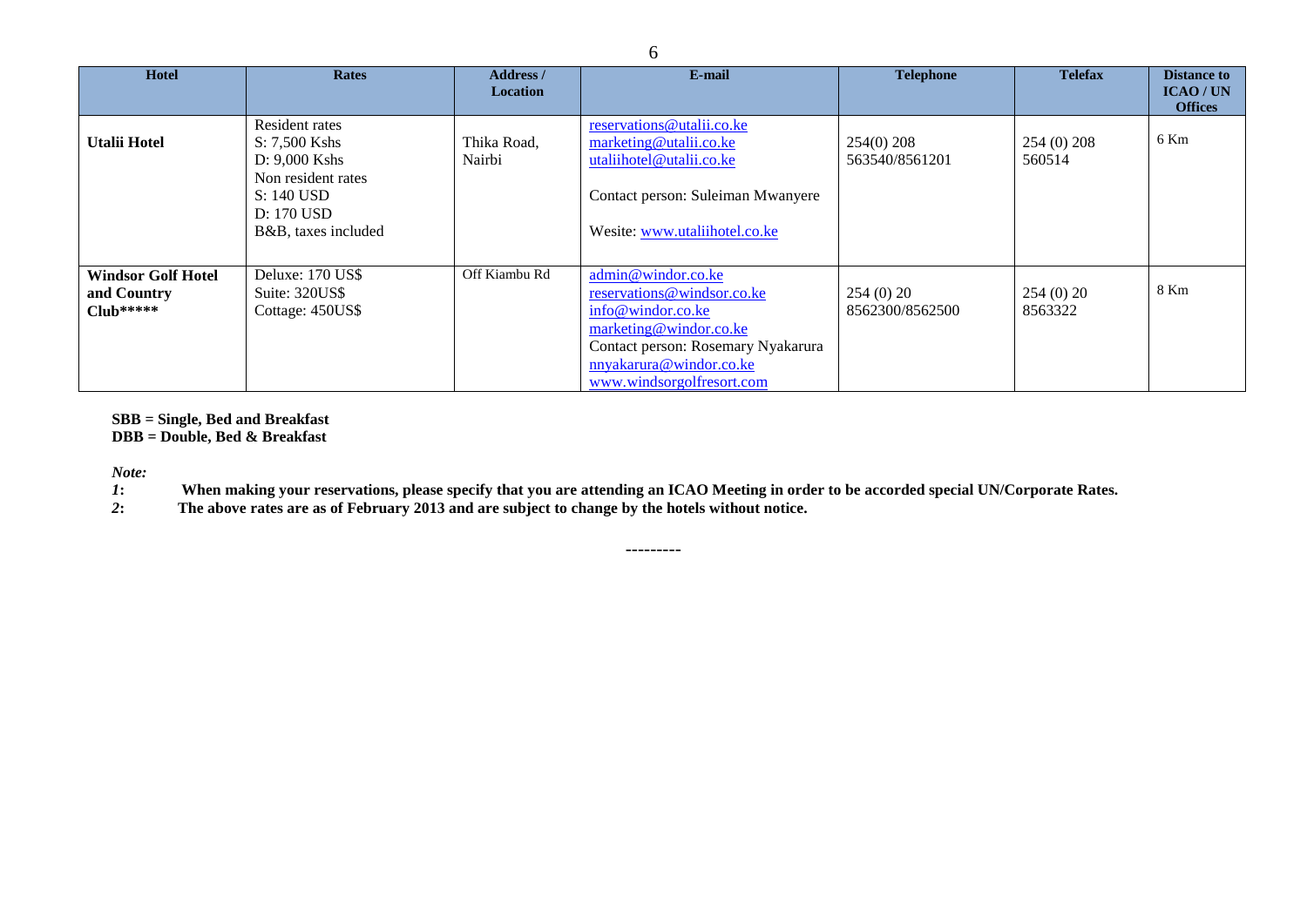7

## **GUEST HOUSES NEAR UN COMPOUND, GIGIRI**

*(These rates are as of January 2013 and are subject to change without notice.)*

| <b>Name of Guest House</b> | <b>Rate US\$</b>                                                                                                                                                                                                                                                              | <b>Distance to ICAO/</b><br><b>UN Offices</b> | E-mail                                                   | <b>Telephone</b>                                                                         | <b>Internet Access</b><br>(Wireless) |
|----------------------------|-------------------------------------------------------------------------------------------------------------------------------------------------------------------------------------------------------------------------------------------------------------------------------|-----------------------------------------------|----------------------------------------------------------|------------------------------------------------------------------------------------------|--------------------------------------|
| Alexandra's                | Single 100 US\$<br>Double 130 US\$<br>Bed & Breakfast inclusive of taxes                                                                                                                                                                                                      | 4km                                           | teddy@gianopulos.home.co.ke                              | 254-0735502581                                                                           | inclusive                            |
| <b>Casa Bella Suites</b>   | Single 100 US\$<br>Double 120 US\$<br>Bed and Breakfast inclusive of taxes                                                                                                                                                                                                    | 6km                                           | enquiries@casabellagigiri.com<br>www.casabellagigiri.com | 254-0722994999                                                                           | inclusive                            |
| Daisy Homes Ltd.           | Single 100 US\$<br>Double 120 US\$<br>Bed and Breakfast inclusive of taxes                                                                                                                                                                                                    | 1km                                           | info@daisyhomekenya.com<br>www.daisyhomekeny.com         | 254-721703333                                                                            | inclusive                            |
| <b>Gigiri Homestead</b>    | Master Room en-suite 100 US\$<br>Double Room en-suite 115 US\$<br>Master Room non en-suite 75 US\$<br>Studio en-suite 65 US\$<br>Bed and Breakfast inclusive of taxes                                                                                                         | 1.5km                                         | info@gigirihomestead.com<br>www.gigirihomestead.com      | 254-722839232<br>254-203-544-189                                                         | inclusive                            |
| Homely                     | Single 85 US\$<br>Double 105 US\$<br>NB: prices may change in accordance to<br>daily dollar rates variation.<br>Bed and Breakfast inclusive of taxes                                                                                                                          | 1km                                           | Homely.Guesthouse@gmail.com<br>www.homelyguesthouses.com | 254-722-901335<br>254-722-315588                                                         | inclusive                            |
| <b>Shanema Homes</b>       | Single 80 US\$<br>Double 100 US\$<br>Bed and Breakfast inclusive of taxes                                                                                                                                                                                                     | 1km                                           | info@shanemahomes.com<br>www.shanemahomes.com            | 254-20-2691911<br>254-0700-333404                                                        | inclusive                            |
| <b>Tara Suites</b>         | Single room BB 120 US\$<br>Double room BB 175 US\$<br>Junior executive suite BB 200 US\$<br>Executive suite is 250 US\$<br>NB: Prices do not include 18% VAT and<br>Catering levy taxes. The above charges<br>apply only on production of a VAT tax<br>exemption certificate. | 1 <sub>km</sub>                               | info@tarasuites.com<br>www.tarasuites.com                | 254 717 700417<br>254 733 600298<br>254-2-0518006719<br>254-0717700417<br>254-0786700417 | inclusive                            |